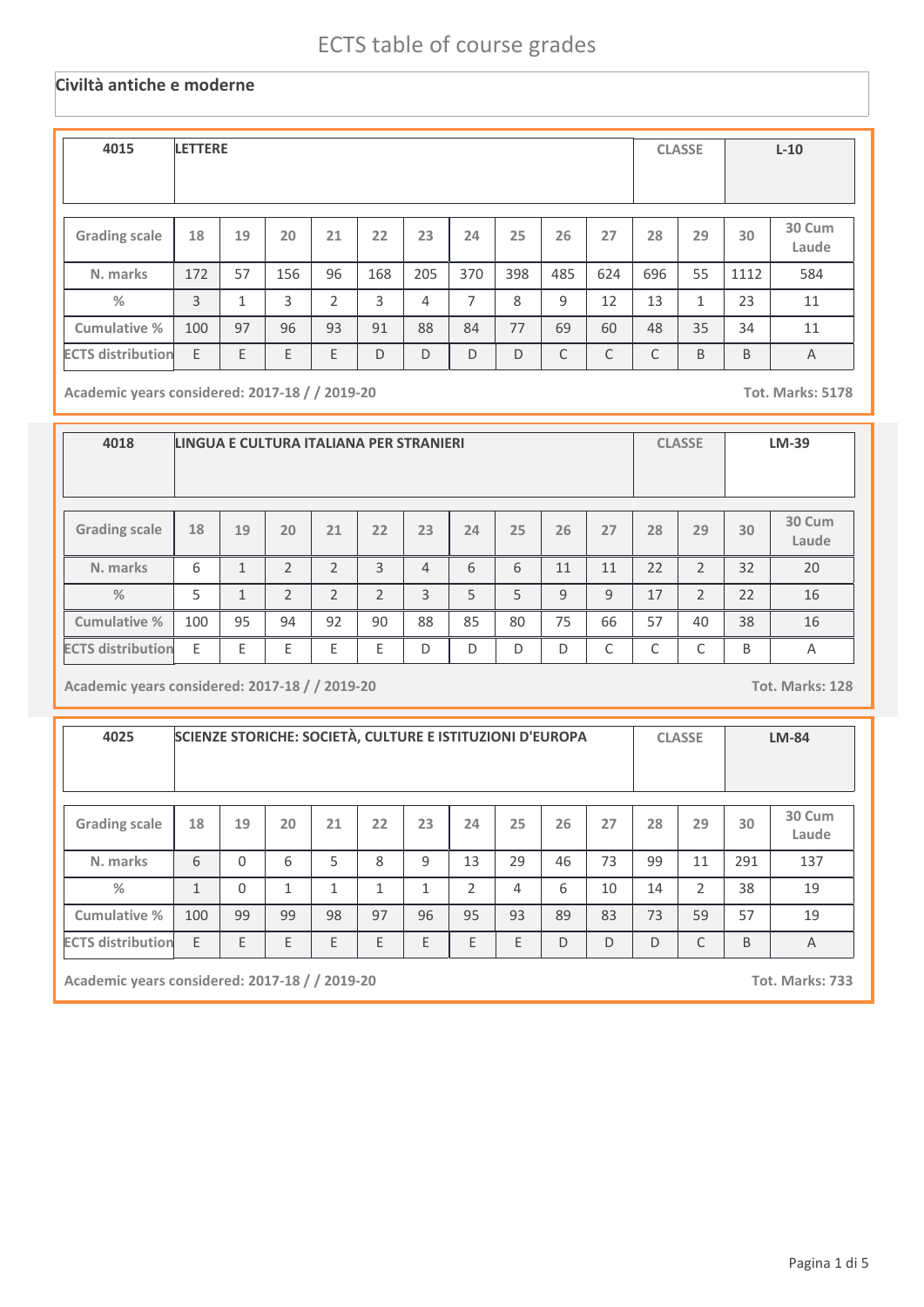| 4028                     | CIVILTÀ LETTERARIA DELL'ITALIA MEDIEVALE E MODERNA |              |          |                |              |    |                |    |    |     |     | <b>CLASSE</b> |     | $LM-14$         |
|--------------------------|----------------------------------------------------|--------------|----------|----------------|--------------|----|----------------|----|----|-----|-----|---------------|-----|-----------------|
| <b>Grading scale</b>     | 18                                                 | 19           | 20       | 21             | 22           | 23 | 24             | 25 | 26 | 27  | 28  | 29            | 30  | 30 Cum<br>Laude |
| N. marks                 | 6                                                  | $\mathbf{1}$ | 4        | $\overline{4}$ | 13           | 12 | 31             | 50 | 76 | 104 | 136 | 34            | 268 | 144             |
| $\frac{0}{2}$            | $\mathbf{1}$                                       | $\Omega$     | $\Omega$ | $\Omega$       | $\mathbf{1}$ | 1  | $\overline{4}$ | 6  | 9  | 12  | 15  | 4             | 31  | 16              |
| Cumulative %             | 100                                                | 99           | 99       | 99             | 99           | 98 | 97             | 93 | 87 | 78  | 66  | 51            | 47  | 16              |
| <b>ECTS distribution</b> | E                                                  | E            | E        | E              | Ε            | E  | E              | D  | D  | D   | C   | ┌<br>J        | B   | $\overline{A}$  |

**Academic years considered: 2017-18 / / 2019-20 Tot. Marks: 883**

**4035 FILOSOFIA CLASSE L-5 Grading scale 18 N. marks Cumulative % %** 18 **19** 3 **20** 22 **<sup>21</sup> <sup>22</sup> <sup>23</sup> <sup>24</sup> <sup>25</sup> <sup>26</sup> <sup>27</sup> <sup>28</sup> <sup>29</sup> 30 Cum Laude** 14 32 47 72 83 121 108 165 12 172 **30** 242 2 0 2 1 3 4 6 7 11 10 15 1 23 15 100 98 98 96 95 92 88 82 75 64 54 39 38 15 **ECTS distribution** E E E E E D D D D C C C B A

**Academic years considered: 2017-18 / / 2019-20 Tot. Marks: 1111**

**4036 FILOSOFIA CONTEMPORANEA CLASSE LM-78 Grading scale 18 N. marks Cumulative % %** 4 **19** 0 **20** 2 **<sup>21</sup> <sup>22</sup> <sup>23</sup> <sup>24</sup> <sup>25</sup> <sup>26</sup> <sup>27</sup> <sup>28</sup> <sup>29</sup> 30 Cum Laude** 1 | 4 | 9 | 11 | 13 | 19 | 36 | 63 | 1 | 121 | 131 **30** 121 1 0 0 0 1 2 3 3 5 9 15 0 29 32 100 99 99 99 99 98 96 93 90 85 76 61 61 32 **ECTS distribution** E E E E E E E E D D D C B A

**Academic years considered: 2017-18 / / 2019-20 Tot. Marks: 415**

| 4045                     | <b>LINGUISTICA</b> |    | LINGUE, LETTERATURE STRANIERE E TECNICHE DELLA MEDIAZIONE |     |     |     |     |     |     |     |     | <b>CLASSE</b> |      | $L-11,12$       |
|--------------------------|--------------------|----|-----------------------------------------------------------|-----|-----|-----|-----|-----|-----|-----|-----|---------------|------|-----------------|
| <b>Grading scale</b>     | 18                 | 19 | 20                                                        | 21  | 22  | 23  | 24  | 25  | 26  | 27  | 28  | 29            | 30   | 30 Cum<br>Laude |
| N. marks                 | 226                | 99 | 238                                                       | 144 | 279 | 381 | 578 | 691 | 756 | 869 | 960 | 238           | 1121 | 735             |
| $\%$                     | 3                  |    | 3                                                         | C.  | 4   | 5   | 8   | 9   | 10  | 12  | 13  | 3             | 17   | 10              |
| Cumulative %             | 100                | 97 | 96                                                        | 93  | 91  | 87  | 82  | 74  | 65  | 55  | 43  | 30            | 27   | 10              |
| <b>ECTS distribution</b> | E                  | E  | E                                                         | E   | D   | D   | D   | D   | C   | C   | C   | B             | B    | $\overline{A}$  |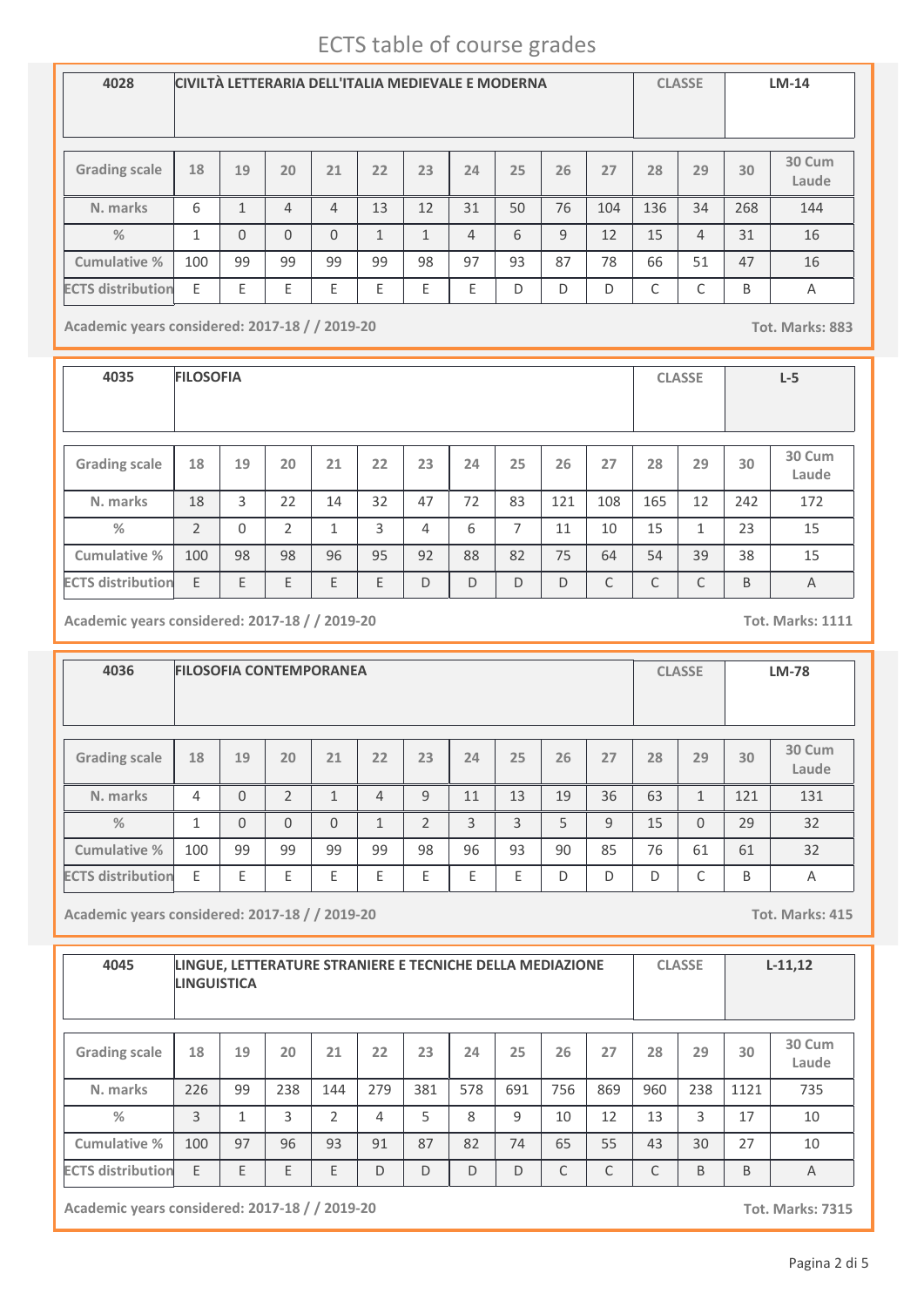| 4047                     | LINGUE MODERNE: LETTERATURE E TRADUZIONE |                |                |    |                |                |    |              |     |     |     | <b>CLASSE</b> |     | <b>LM-37</b>    |
|--------------------------|------------------------------------------|----------------|----------------|----|----------------|----------------|----|--------------|-----|-----|-----|---------------|-----|-----------------|
| <b>Grading scale</b>     | 18                                       | 19             | 20             | 21 | 22             | 23             | 24 | 25           | 26  | 27  | 28  | 29            | 30  | 30 Cum<br>Laude |
| N. marks                 | 17                                       | $\mathfrak{p}$ | 35             | 10 | 29             | 30             | 77 | 123          | 142 | 193 | 247 | 47            | 468 | 214             |
| $\frac{0}{2}$            | 1                                        | $\Omega$       | $\mathfrak{D}$ | 1  | $\mathfrak{D}$ | $\mathfrak{D}$ | 5  | $\mathbf{8}$ | 9   | 12  | 15  | 3             | 27  | 13              |
| Cumulative %             | 100                                      | 99             | 99             | 97 | 96             | 94             | 92 | 87           | 79  | 70  | 58  | 43            | 40  | 13              |
| <b>ECTS distribution</b> | E                                        | E              | E              | E  | E              | E              | Ε  | D            | D   | D   | С   | C             | B   | Α               |

**Academic years considered: 2017-18 / / 2019-20 Tot. Marks: 1634**

**4048 LINGUE MODERNE: LETTERATURE E TRADUZIONE CLASSE LM-37 Grading scale 18 N. marks Cumulative % %** 17 **19** 2 **20** 35 **<sup>21</sup> <sup>22</sup> <sup>23</sup> <sup>24</sup> <sup>25</sup> <sup>26</sup> <sup>27</sup> <sup>28</sup> <sup>29</sup> 30 Cum Laude** 10 29 30 77 123 142 193 247 47 214 **30** 468 1 0 2 1 2 2 5 8 9 12 15 3 27 13 100 | 99 | 99 | 97 | 96 | 94 | 92 | 87 | 79 | 70 | 58 | 43 | 40 | 13 **ECTS distribution** E E E E E E E D D D C C B A

**Academic years considered: 2017-18 / / 2019-20 Tot. Marks: 1634**

**4052 ARCHEOLOGIA DEL MEDITERRANEO CLASSE LM-2 Grading scale 18 N. marks Cumulative % %** 3 **19** 1 **20** 3 **<sup>21</sup> <sup>22</sup> <sup>23</sup> <sup>24</sup> <sup>25</sup> <sup>26</sup> <sup>27</sup> <sup>28</sup> <sup>29</sup> 30 Cum Laude** 5 | 3 | 11 | 13 | 26 | 34 | 48 | 90 | 19 | 174 | 161 **30** 174 1 0 1 1 1 2 2 4 6 8 15 3 29 27 100 99 99 98 97 96 94 92 88 82 74 59 56 27 **ECTS distribution** E E E E E E E E D D D C B A

**Academic years considered: 2017-18 / / 2019-20 Tot. Marks: 591**

| 4057                     |     |          |              |    |    | TRADIZIONE CLASSICA E ARCHEOLOGIA DEL MEDITERRANEO |    |    |    |    |    | <b>CLASSE</b> |     | LM-2, 15        |
|--------------------------|-----|----------|--------------|----|----|----------------------------------------------------|----|----|----|----|----|---------------|-----|-----------------|
| <b>Grading scale</b>     | 18  | 19       | 20           | 21 | 22 | 23                                                 | 24 | 25 | 26 | 27 | 28 | 29            | 30  | 30 Cum<br>Laude |
| N. marks                 | 3   | 1        | 3            | 5  | 3  | 11                                                 | 13 | 26 | 34 | 48 | 90 | 19            | 174 | 161             |
| $\frac{0}{2}$            | 1   | $\Omega$ | $\mathbf{1}$ | 1  | 1  | $\overline{2}$                                     | 2  | 4  | 6  | 8  | 15 | 3             | 29  | 27              |
| Cumulative %             | 100 | 99       | 99           | 98 | 97 | 96                                                 | 94 | 92 | 88 | 82 | 74 | 59            | 56  | 27              |
| <b>ECTS distribution</b> | E   | E        | E            | E  | E  | E                                                  | E  | E  | D  | D  | D  | C             | B   | A               |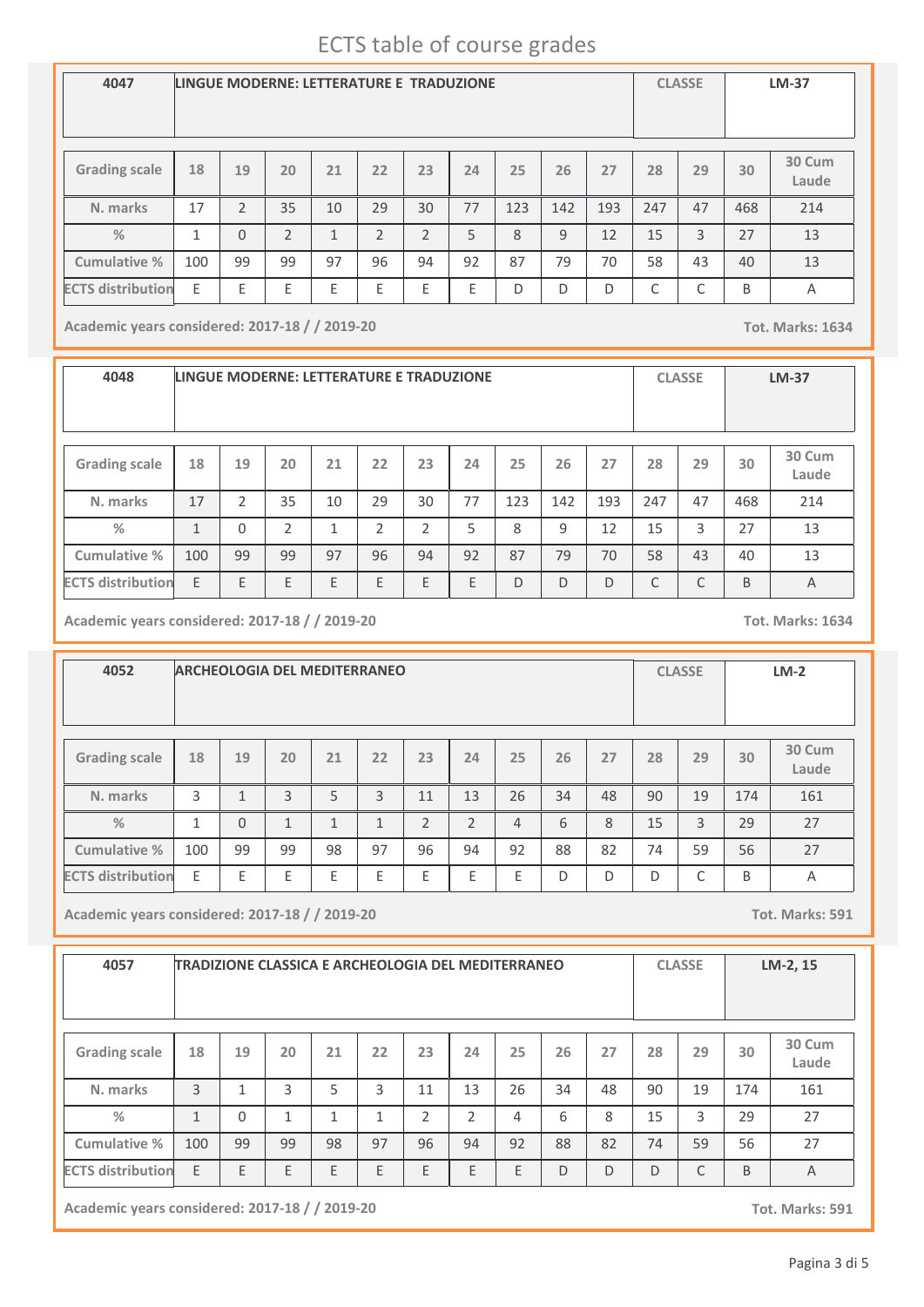| 4073                     | <b>BENI CULTURALI</b> |          |     |          |          |              |                |    |              |              |    | <b>CLASSE</b> |    | $L-1$           |
|--------------------------|-----------------------|----------|-----|----------|----------|--------------|----------------|----|--------------|--------------|----|---------------|----|-----------------|
| <b>Grading scale</b>     | 18                    | 19       | 20  | 21       | 22       | 23           | 24             | 25 | 26           | 27           | 28 | 29            | 30 | 30 Cum<br>Laude |
| N. marks                 | $\Omega$              | $\Omega$ | 3   | $\Omega$ | $\Omega$ | $\mathbf{1}$ | $\overline{2}$ | 3  | $\mathbf{1}$ | $\mathbf{1}$ | 3  | $\Omega$      | 3  | $\mathbf{1}$    |
| $\frac{0}{2}$            | $\Omega$              | $\Omega$ | 14  | $\Omega$ | $\Omega$ | 6            | 11             | 17 | 6            | 6            | 17 | $\Omega$      | 17 | 6               |
| Cumulative %             | 100                   | 100      | 100 | 86       | 86       | 86           | 80             | 69 | 52           | 46           | 40 | 23            | 23 | 6               |
| <b>ECTS distribution</b> | E                     | E        | E   | D        | D        | D            | D              | ⌒  | ┌<br>◡       | C            | B  | B             | B  | $\overline{A}$  |

**Academic years considered: 2017-18 / / 2019-20 Tot. Marks: 18**

**4085 STORIA CLASSE L-42 Grading scale 18 N. marks Cumulative % %** 1 **19** 0 **20** 1 **<sup>21</sup> <sup>22</sup> <sup>23</sup> <sup>24</sup> <sup>25</sup> <sup>26</sup> <sup>27</sup> <sup>28</sup> <sup>29</sup> 30 Cum Laude**  $0$   $1$   $1$   $0$   $1$   $3$   $0$   $0$   $0$   $0$   $1$ **30** 0 11 | 0 | 11 | 0 | 11 | 11 | 0 | 11 | 34 | 0 | 0 | 0 | 0 | 11 100 | 89 | 89 | 78 | 78 | 67 | 56 | 56 | 45 | 11 | 11 | 11 | 11 | 11 **ECTS** distribution E D D D D D C C C B B B B B B A

**Academic years considered: 2017-18 / / 2019-20 Tot. Marks: 9**

| 4087                     | <b>STORIA E COMUNICAZIONE GIORNALISTICA</b> |    |                |    |    |    |     |     |     |     |     | <b>CLASSE</b> |     | $L-20, 42$      |
|--------------------------|---------------------------------------------|----|----------------|----|----|----|-----|-----|-----|-----|-----|---------------|-----|-----------------|
| <b>Grading scale</b>     | 18                                          | 19 | 20             | 21 | 22 | 23 | 24  | 25  | 26  | 27  | 28  | 29            | 30  | 30 Cum<br>Laude |
| N. marks                 | 76                                          | 27 | 79             | 46 | 78 | 97 | 162 | 176 | 198 | 246 | 280 | 18            | 320 | 183             |
| $\frac{9}{6}$            | 4                                           | 1  | $\overline{4}$ | 2  | 4  | 5  | 8   | 9   | 10  | 12  | 14  | 1             | 17  | 9               |
| Cumulative %             | 100                                         | 96 | 95             | 91 | 89 | 85 | 80  | 72  | 63  | 53  | 41  | 27            | 26  | 9               |
| <b>ECTS distribution</b> | F                                           | F  | F              | D  | D  | D  | D   | D   | ⌒   | ┌   | B   | B             | B   | A               |

**Academic years considered: 2017-18 / / 2019-20 Tot. Marks: 1986**

| 4088                     | <b>SCIENZE STORICHE E INFORMAZIONE GIORNALISTICA</b> |          |                |    |    |    |                |    |    |     |     | <b>CLASSE</b> |     | LM-19,84        |
|--------------------------|------------------------------------------------------|----------|----------------|----|----|----|----------------|----|----|-----|-----|---------------|-----|-----------------|
| <b>Grading scale</b>     | 18                                                   | 19       | 20             | 21 | 22 | 23 | 24             | 25 | 26 | 27  | 28  | 29            | 30  | 30 Cum<br>Laude |
| N. marks                 | 14                                                   | 3        | 19             | 7  | 15 | 11 | 25             | 51 | 70 | 134 | 171 | 22            | 444 | 231             |
| $\%$                     | 1                                                    | $\Omega$ | $\overline{2}$ | 1  | 1  | 1  | $\overline{2}$ | 4  | 6  | 11  | 14  | 2             | 36  | 19              |
| Cumulative %             | 100                                                  | 99       | 99             | 97 | 96 | 95 | 94             | 92 | 88 | 82  | 71  | 57            | 55  | 19              |
| <b>ECTS distribution</b> | E                                                    | E        | E              | E  | E  | E  | E              | E  | D  | D   | C   | C             | B   | $\overline{A}$  |